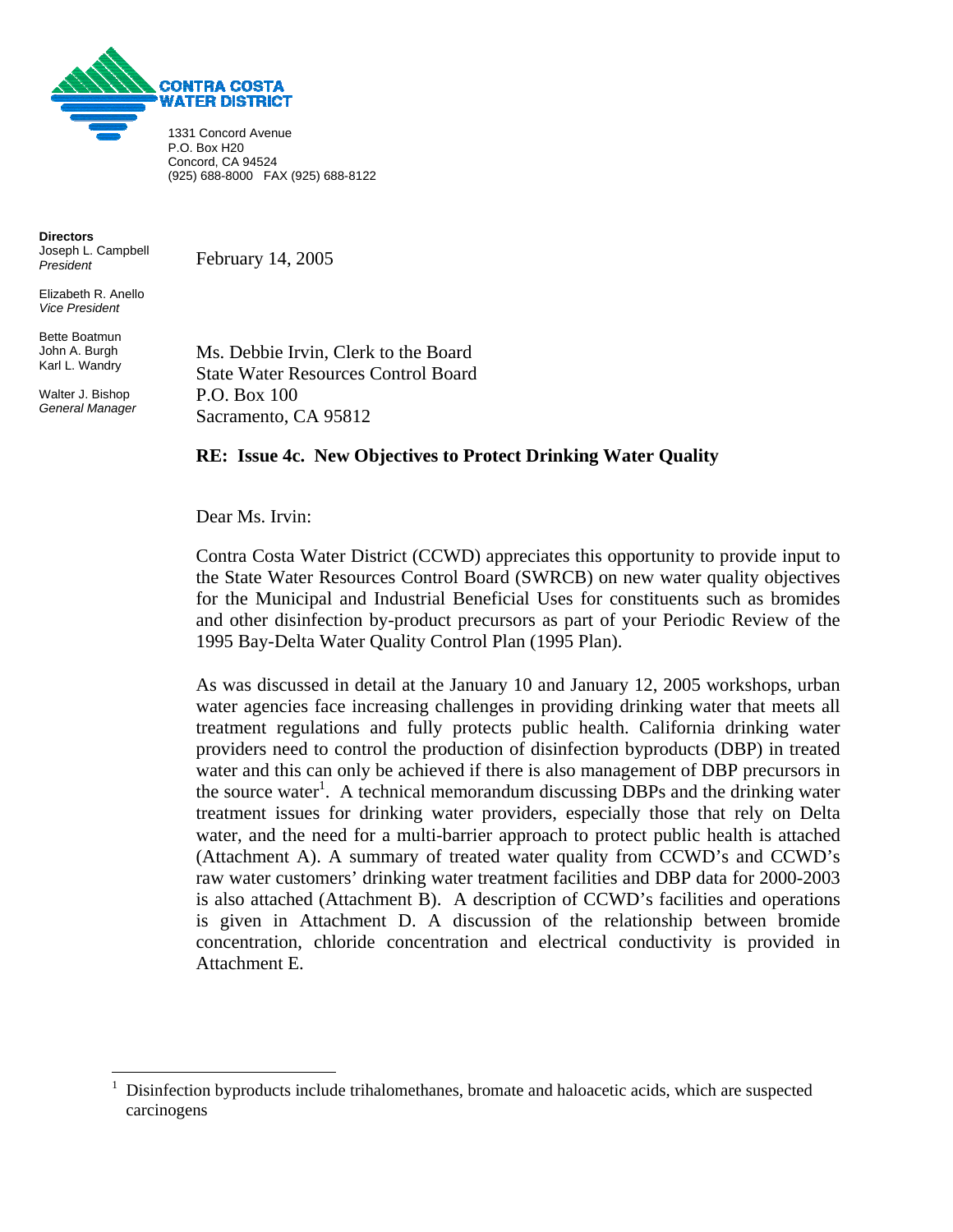CCWD requests that the SWRCB:

 $\overline{a}$ 

- 1. Include a detailed analysis in the Water Quality Control Plan for different alternatives for protecting source water for drinking water as a beneficial use of Delta water. For example, the alternatives should include:
	- (a) A 50 µg/L bromide objective year round (about 20 mg/L chloride)
	- (b) A 150 µg/L bromide objective year round (about 50 mg/L chloride) consistent with the 1991 Plan goal
	- (c) A 300 µg/L bromide objective year round (about 80 mg/L chloride) consistent with water quality projects being studied by the California Bay-Delta Authority, such as Franks Tract modification, increased storage, relocation of drinking water intakes, wastewater discharge reduction, and other source water quality improvements
- 2. Adopt a new bromide objective that protects drinking water quality that will be met through implementation of CALFED water quality projects, including intake relocation, on a time schedule consistent with those projects. CCWD believes a 300 µg/L bromide objective, applicable year round, is attainable, without additional water supply costs, if made applicable at the North Bay Aqueduct, Banks Pumping Plant, Tracy Pumping Plant, and at least one of CCWD's Delta intakes<sup>[2](#page-1-0)</sup>. The bromide objective could also be reevaluated at a later date based on the schedule for implementation of the CALFED projects and completion of the Central Valley Drinking Water Policy.

A full analysis of a range of drinking water objective alternatives will help identify solutions that protect drinking water while balancing the needs of other beneficial uses. Note that a 300  $\mu$ g/L bromide objective will not enable drinking water providers to consistently meet future drinking water regulations, unless accompanied by existing and planned capital improvements such as upgraded treatment processes, and other actions to improve source water quality that are not flow related (such as those listed in alternative (c) above). This also assumes that there will continue to be full compliance with the X2 estuarine habitat objectives in the 1995 Plan.

Lisa Holm, Drinking Water Quality Program Manager for the California Bay-Delta Authority, presented information to the State Board on January 12 that included hypothetical examples of how 250-300  $\mu$ g/L bromide source water from the Delta, when blended with higher quality source water from other sources, e.g., previously stored high quality water, could be used to meet future more stringent drinking water regulations.

CCWD is currently studying relocating its Old River intake near the Highway 4 crossing to a new location on the western end of Victoria Canal. The purpose of the Alternative Intake Project is to provide CCWD access to improved drinking water quality. The project will both offset water quality degradation caused by increased Delta pumping and help meet CALFED drinking water quality improvement goals. The Alternative Intake Project is a key water quality element

<span id="page-1-0"></span> $2^{2}$  For example, if CCWD were to construct an alternative intake on Victoria Canal, which has better water quality than CCWD's Old River intake, the new objective could apply at this new location.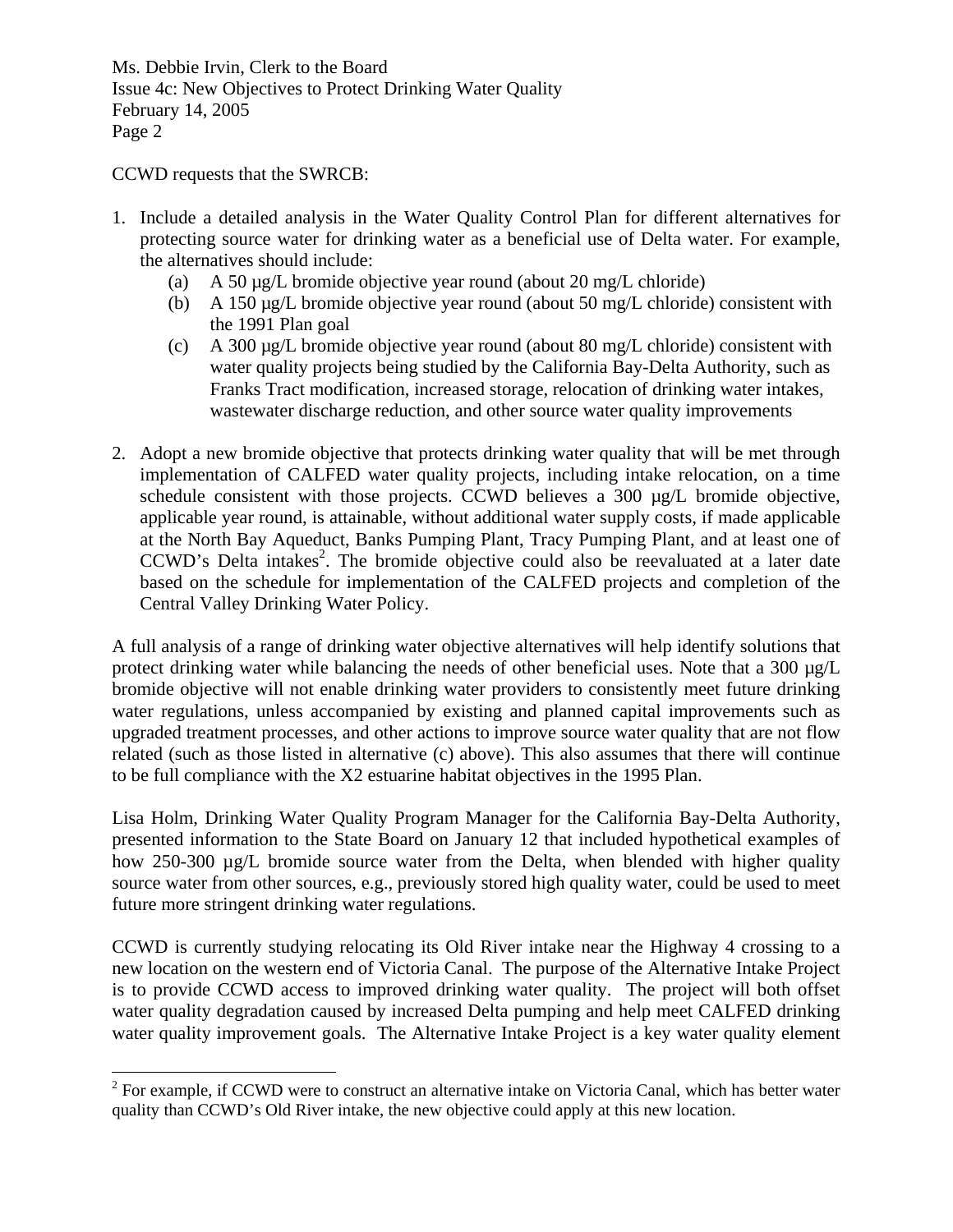of the CALFED Delta Improvement Package. The Alternative Intake Project was authorized for design and construction in the recent federal CALFED legislation (Public Law 108-361 §103  $(f)(1)(E)$ . The water quality at the new location is almost always much better than the water quality at CCWD's Old River intake.

The State Board adoption of new drinking water objectives will help facilitate timely implementation of source water quality improvement actions, and ensure that improvements that do occur as a result of implementation of CALFED water quality actions are maintained.

As discussed by a number of parties<sup>[3](#page-2-0)</sup>, the State Board's 1991 Plan and the August 2000 CALFED Record of Decision both pointed to the need for bromide goals to protect drinking water quality and public health. The specific goals were 150  $\mu$ g/l bromide and 50  $\mu$ g/l bromide, respectively. Previous discussions of bromide objectives are summarized in Attachment C to this letter.

Other parties have also noted the current efforts of the Central Valley Regional Water Quality Control Board (RWQCB) to develop a Central Valley Drinking Water Policy (Policy). Development of the Policy is a multi-year effort by the RWQCB to address contamination of source water by pollutants from a variety of urban, industrial, agricultural, and natural sources as the water flows out of the foothills and into the Central Valley and the Delta. The Regional Board's July 2004 Resolution No. R5-2004-0091 supports development of the Policy for the Sacramento–San Joaquin Delta and upstream tributaries. The work plan for development of the Policy tasks includes water quality monitoring, pollutant load evaluations, and identification of reasonably attainable, cost effective control strategies.

CCWD requests the State Board not wait until this Policy is completed before analyzing and adopting new objectives to protect drinking water quality. The Policy will address solutions related to reducing sources of contamination from upstream and Delta discharges of municipal wastewater and runoff from agriculture and municipal areas, but will not address the need to also improve water quality through operation of water supply facilities. This is consistent with the CALFED Bay-Delta Advisory Committee's Equivalent Level of Public Health Protection (ELPH) approach where operational changes and intake relocation are part of a set of tools that can be used to help meet public health goals. Objectives adopted by the State Board could be reevaluated and modified once the Drinking Water Policy is completed.

The 1995 Plan, while intended to also protect municipal and industrial beneficial uses, only mentioned the phrase "drinking water" three times in the introductory section and contained no specific objectives to protect drinking water quality. Current policies and plans for the Sacramento and San Joaquin Valleys and the Delta lack water quality objectives for several known drinking water constituents of concern, such as DBP precursors and pathogens, and do not include implementation strategies to provide effective source water protection. While the

 $\overline{a}$ 

<span id="page-2-0"></span> $3$  For example, CCWD's earlier letters on Issue 4, the California Urban Water Agencies January 6, 2005 letter, and the California Bay-Delta Authority's January 7 letter.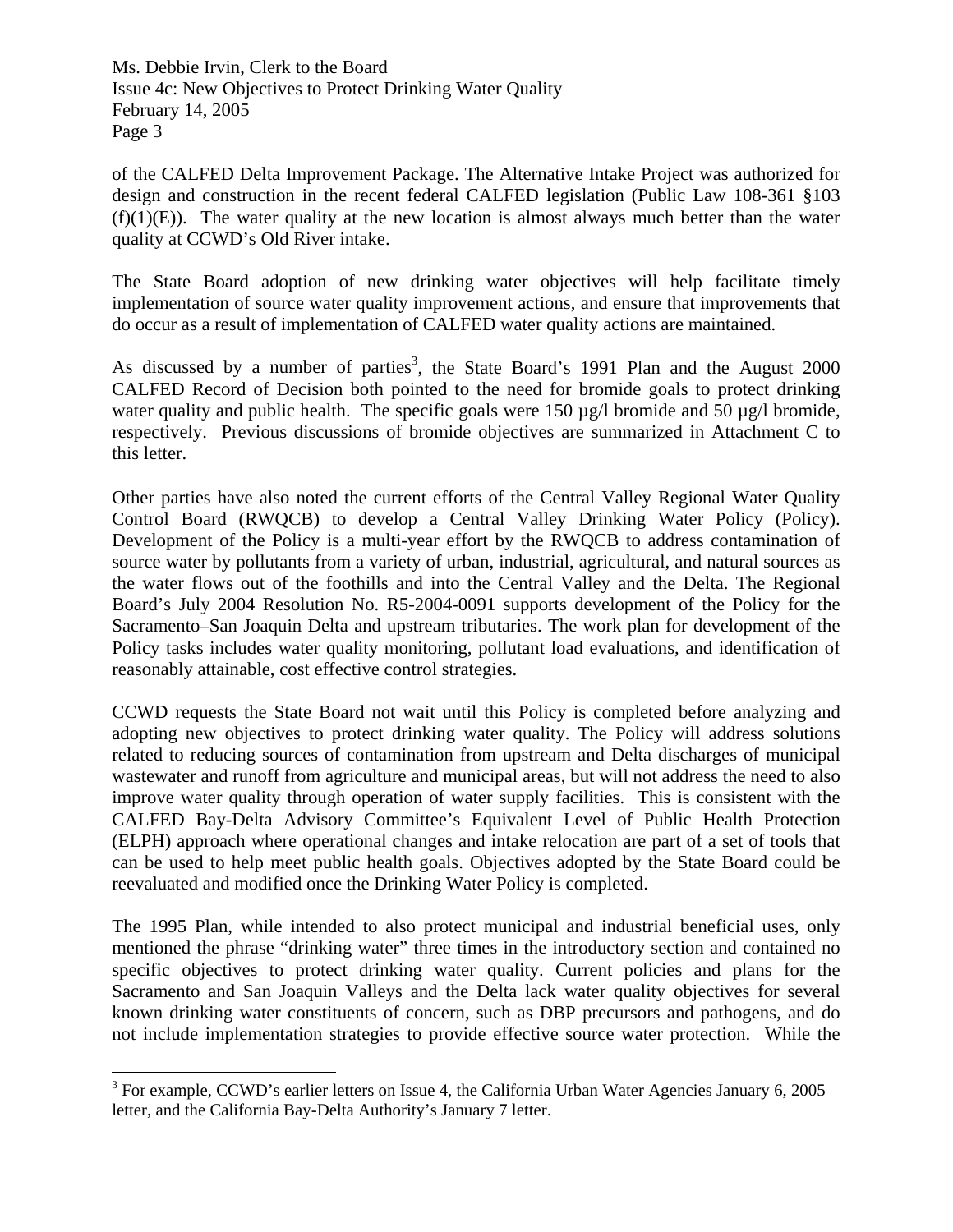RWQCB Drinking Water Policy is a positive and long overdue step toward drinking water protection, the State Board should not further delay adopting objectives to protect public health.

CCWD looks forward to working with the SWRCB on this important review of the 1995 Plan. If you have any questions, please call me at (925) 688-8187.

Sincerely,

 $PLAAD$ 

Richard A. Denton Water Resources Manager

### RAD/MM

**Attachments** 

- A. Technical Memorandum, Disinfection Byproducts, Public Health, and the Role of Delta Water Quality. By Edward G. Means III, December 10, 2004
- B. Disinfection Byproduct Concentrations for CCWD and Its Raw and Treated Water Customers (2000-2003)
- C. Previous Discussions of Bromide Objectives
- D. Overview of CCWD Facilities and Operations
- E. Relationship between Bromide, Chloride and Electrical Conductivity
- cc: Chester V. Bowling (USBR) Amy Aufdemberge (DOI) Cathy Crothers (DWR) Ken Landau (CV RWQCB) Carl Nelson (BPMNJ)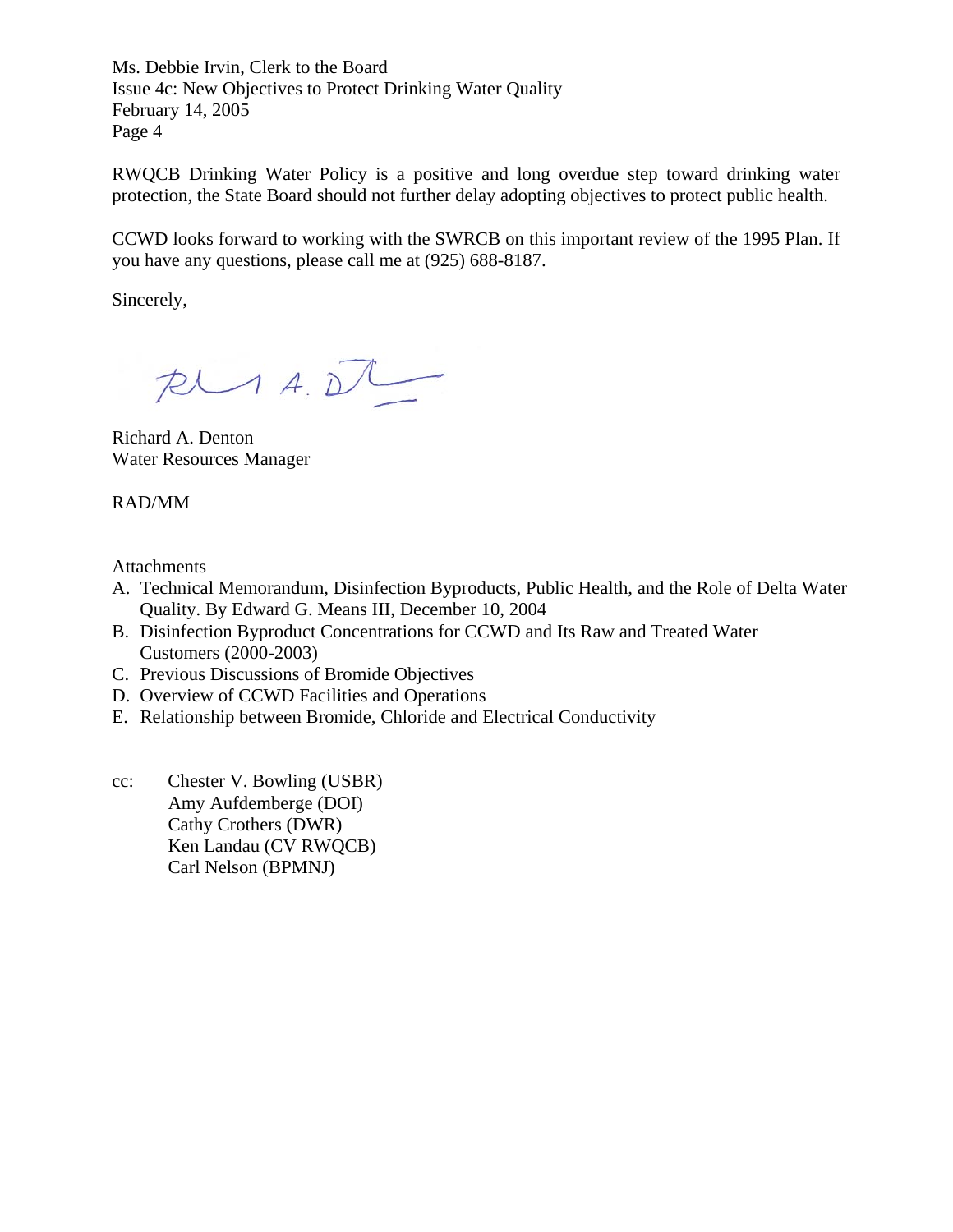**Attachment A** 

## **Technical Memorandum**

# **Disinfection Byproducts, Public Health, and the Role of Delta Water Quality**

**By Edward G. Means III Sr. Vice President McGuire Environmental Consultants, Inc.** 

**December 10, 2004** 

*(attached as separate document)* 

Posted on SWRCB Bay-Delta Periodic Review webpage as SWRCB CCWD-EXH-05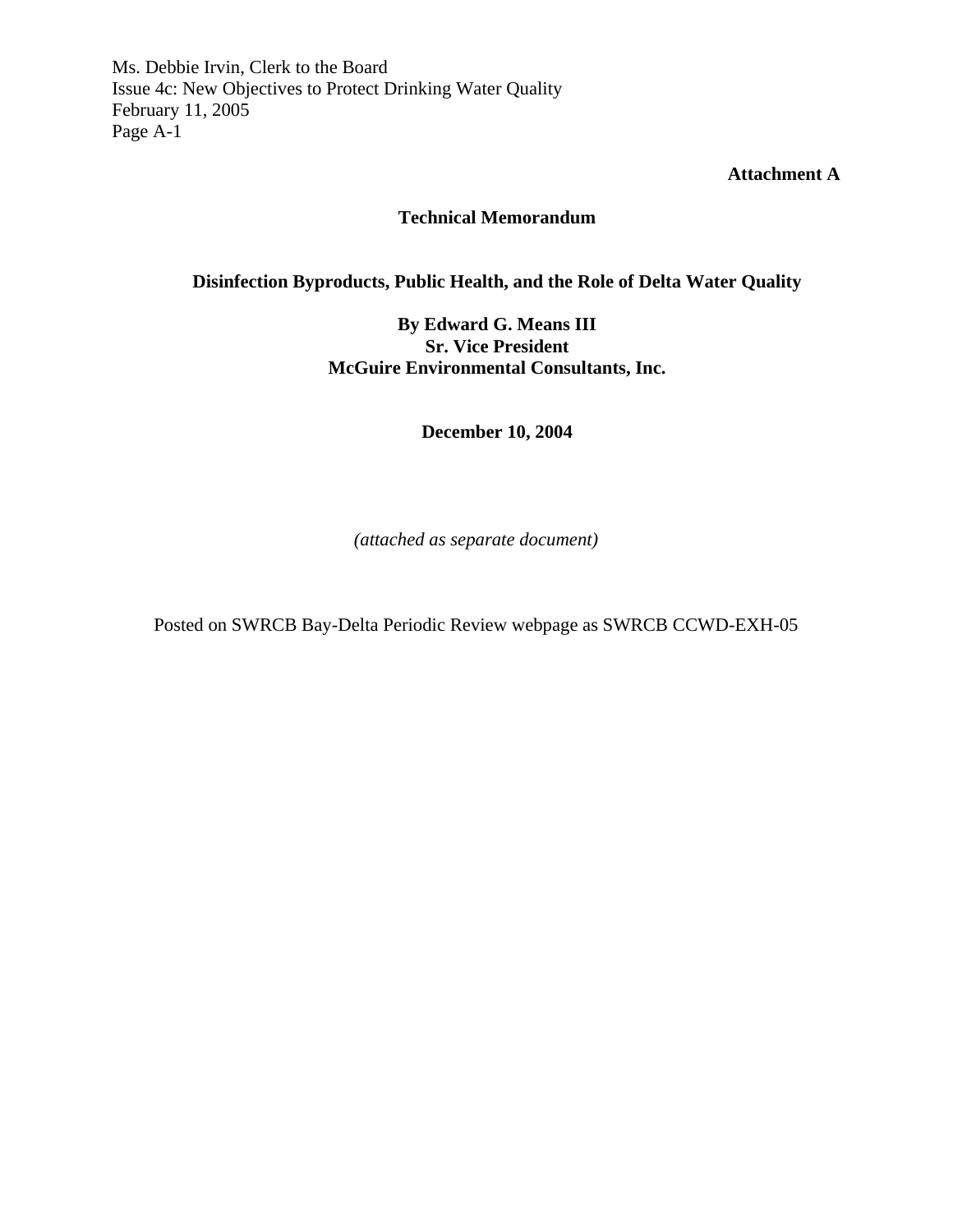#### **Attachment B**

### **Disinfection Byproduct Concentrations for CCWD and Its Raw and Treated Water Customers (2000-2003)**

**Annual Water Quality Report 2000** 

|                    | <b>PHG</b> | <b>MCL</b>               | <b>CCWD</b> |           | <b>City of Antioch</b> |              | <b>City of Pittsburg</b> |             | <b>City of Martinez</b> |             | <b>Diablo Water</b><br><b>District</b> |            |
|--------------------|------------|--------------------------|-------------|-----------|------------------------|--------------|--------------------------|-------------|-------------------------|-------------|----------------------------------------|------------|
|                    |            |                          | Average     | Range     | Average                | Range        | Average                  | Range       | Average                 | Range       | Average                                | Range      |
| <b>TTHM</b> (ug/L) | n/a        | 100                      | 33          | $19 - 46$ | 43                     | $19 - 54$    | 12                       | $5.0 - 23$  | 6                       | $3.1 - 9.1$ | <b>ND</b>                              | ND - 3.7   |
| Bromate (ug/L)     | --         | $\overline{\phantom{a}}$ | <b>ND</b>   | ND        | NR.                    | ΝR           | ΝR                       | <b>NR</b>   | 4.6                     | ND - 15     | 23.4                                   | $ND - 69$  |
| HAA (ug/L)         | $- -$      | $- -$                    | 9.1         | ND - 14.2 | 11                     | $4.5 - 23.7$ | 6.0                      | $2.0 - 9.0$ | 2.3                     | $1.2 - 2.9$ | 2.6                                    | $ND - 6.7$ |

### **Annual Water Quality Report 2001**

|                    | <b>PHG</b> | <b>MCL</b> |         | <b>CCWD</b>  |         | <b>City of Antioch</b> |           | <b>City of Pittsburg</b> |         | <b>City of Martinez</b> |           | <b>Diablo Water</b><br><b>District</b> |  |
|--------------------|------------|------------|---------|--------------|---------|------------------------|-----------|--------------------------|---------|-------------------------|-----------|----------------------------------------|--|
|                    |            |            | Average | Range        | Average | Range                  | Average   | Range                    | Average | Range                   | Average   | Range                                  |  |
| <b>TTHM</b> (ug/L) | n/a        | 100        | 41      | $36 - 46$    | 49      | $38 - 61$              | 18        | 18                       | 6.2     | $3.0 - 14$              | <b>ND</b> | ND.                                    |  |
| Bromate (ug/L)     | $- -$      | $- -$      | 2.6     | ND - 15      | NR.     | ΝR                     | <b>NA</b> | <b>NA</b>                | 4.3     | ND - 15                 | 4.6       | ND - 15                                |  |
| HAA (ug/L)         | $- -$      | $- -$      |         | $6.5 - 13.6$ | 5.1     | $.2 - 8.4$             |           | $2.0 - 4.0$              | 2.3     | $ND - 6.3$              | 2.2       | $ND - 6.9$                             |  |

 $TTHM = Total Trihalomethanes$ ;  $HA = Haloacetic acids$ 

PHG = Public Health Goal; MCL = Maximum Contaminant Level

 $ND = Not detected$ ;  $NR = Not required$ ;  $n/a = Not applicable$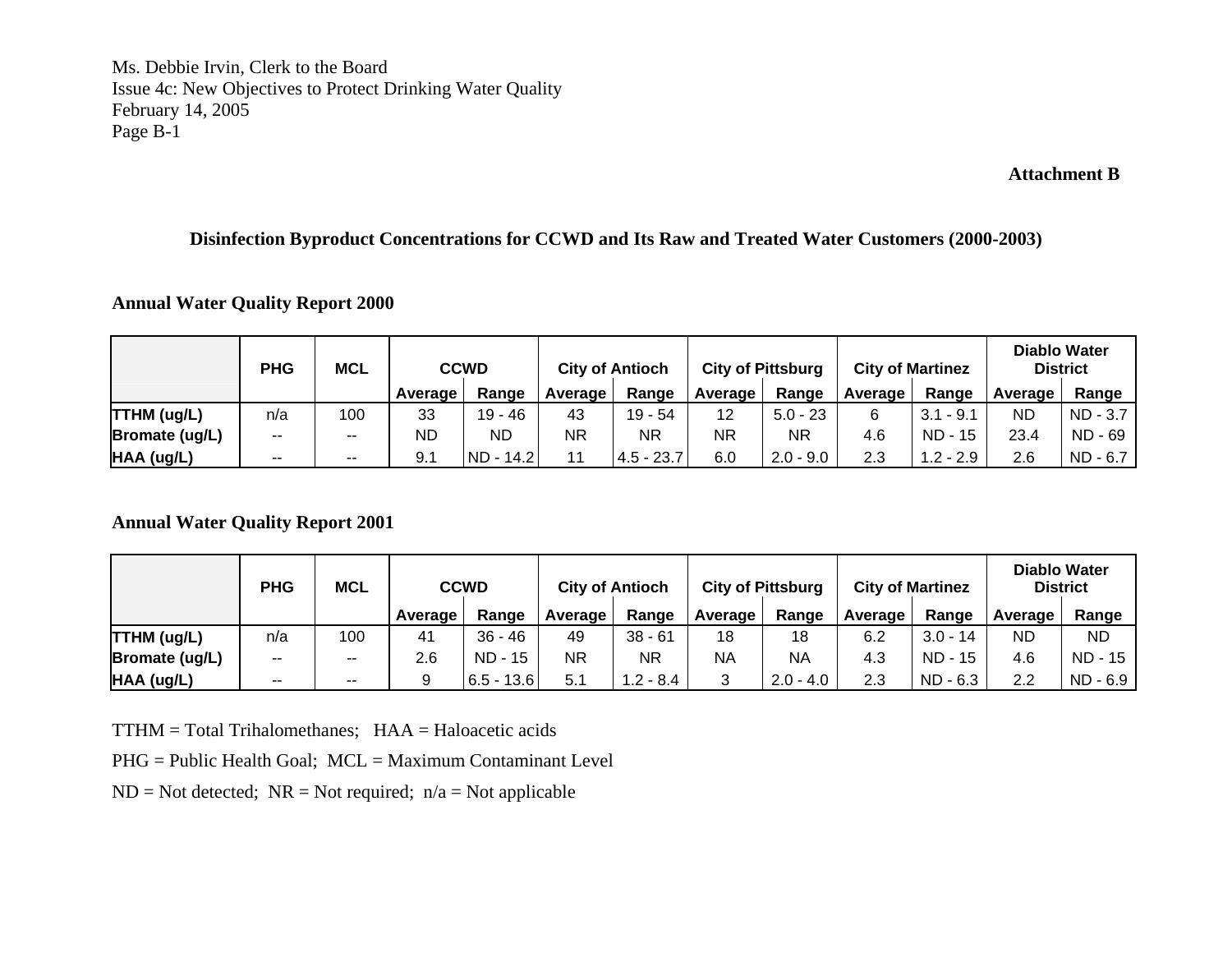## **Annual Water Quality Report 2002**

|                    | <b>PHG</b> | <b>MCL</b> |           | <b>CCWD</b> |         | <b>City of Antioch</b> |           | <b>City of Pittsburg</b> |           | <b>City of Martinez</b> |           | <b>Diablo Water</b><br><b>District</b> |  |
|--------------------|------------|------------|-----------|-------------|---------|------------------------|-----------|--------------------------|-----------|-------------------------|-----------|----------------------------------------|--|
|                    |            |            | Average   | Range       | Average | Range                  | Average   | Range                    | Average   | Range                   | Average   | Range                                  |  |
| <b>TTHM</b> (ug/L) | n/a        | 80         | 36        | $18 - 53$   | 48      | $33 - 67$              | 4.3       | $8.9 - 13$               | 7.5       | 1.5 - 13                | <b>ND</b> | $ND - 4.7$                             |  |
| Bromate (ug/L)     | $- -$      | 10         | <b>ND</b> | ND - 7.3    | ΝR      | ΝR                     | <b>NR</b> | ΝR                       | <b>ND</b> | $ND - 7$                | 6.0       | ND - 12                                |  |
| HAA (ug/L)         | n/a        | 60         | 12        | $5 - 27$    | 6.4     | ND - 11.5              | 10.1      | $1.0 - 8.5$              | っ         | ND - 4.7                | 2.8       | ND - 7.4                               |  |

# **Annual Water Quality Report 2003**

|                    | <b>PHG</b> | <b>MCL</b> |                  | <b>CCWD</b>  |           | <b>City of Antioch</b> |           | <b>City of Pittsburg</b> |           | <b>City of Martinez</b> |           | <b>Diablo Water</b><br><b>District</b> |  |
|--------------------|------------|------------|------------------|--------------|-----------|------------------------|-----------|--------------------------|-----------|-------------------------|-----------|----------------------------------------|--|
|                    |            |            | <b>Average</b> I | Range        | Average   | Range                  | Average   | Range                    | Average   | Range                   | Average   | Range                                  |  |
| <b>TTHM</b> (ug/L) | n/a        | 80         | 32.1             | $8.5 - 69.7$ | 49        | $35 - 49$              | 26.7      | $4 - 110$                | 8.5       | ND - 15                 | <b>ND</b> | $ND - 1.9$                             |  |
| Bromate (ug/L)     | --         | 10         | ND               | ND - 14      | <b>NR</b> | NR.                    | <b>NR</b> | <b>NR</b>                | <b>ND</b> | ND                      | <b>ND</b> | ND - 14 I                              |  |
| HAA (ug/L)         | --         | 60         |                  | $ND - 14.8$  |           | 11 - 6 ا               | 4.8       | $3.6 - 6.8$              | 1.9       | ND - 7.5                | 1.4       | $ND - 2.9$                             |  |

 $TTHM = Total Trihalomethanes; HAA = Haloacetic acids$ 

PHG = Public Health Goal; MCL = Maximum Contaminant Level

 $ND = Not detected$ ;  $NR = Not required$ ;  $n/a = Not applicable$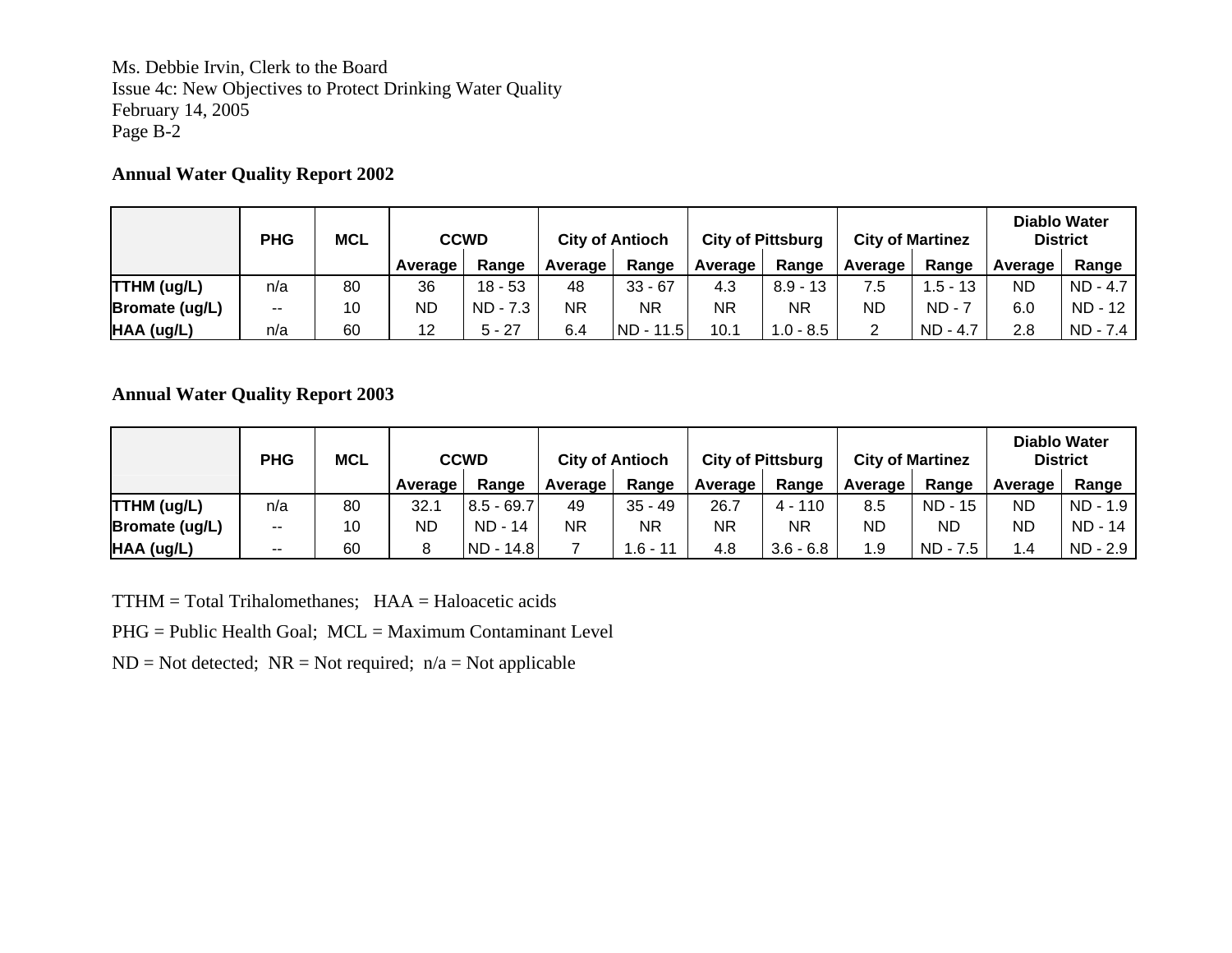### **Attachment C**

## **Previous Discussions of Bromide Objectives**

### **1991 Water Quality Control Plan recommended striving for 150 µg/l bromide source water**

The SWRCB's 1991 Water Quality Control Plan for Salinity (1991 Plan) recognized the need to protect source water quality for drinking water purposes and the Board made the following finding (page 5-5):

Due to concerns with DBPs in treated water from the Delta and in keeping with the goal (not objective) of obtaining the best available drinking water, the Board finds that, wherever feasible, municipal water supply agencies should strive to obtain bromide levels of 0.15 mg/l [equal to 150 µg/l bromide] or less (about 50 mg/L chloride in the Delta). Appropriate actions by these supply agencies include encouraging DWR and USBR to work with the SWRCB to ensure development of facilities to make maximum use of uncontrolled flows through off-stream storage, encouraging those agencies to move water supply intakes to better locations, working with the State and Regional Boards to eliminate problem discharges within the Delta, and continuing the development of alternative water treatment technologies.

This narrative target was based on the findings of the Delta M&I workgroup, convened by the SWRCB as part of the development of the 1991 Plan. The focus in 1991 was on the U.S. Environmental Protection Agency (USEPA) drinking water regulations for total trihalomethanes (THMs, a class of DBP). The "selected alternative" in the 1991 Plan was Alternative 3, which included a goal of 0.15 mg/l bromides (Footnote 3 of Table 6-1, Page 6-3).

The SWRCB's 1991 Plan noted "while THMs are the DBP of current concern, further studies may indicate that other DBPs are of greater concern." This has proven to be the case, as concern over THM formation motivated utilities treating Delta water to convert to ozone-based disinfection in the years following the 1991 Plan. However, bromate formation in water treated by ozone has since become a major concern. In 1998, the USEPA Stage 1 Disinfectants/Disinfection Byproduct Rule established new Maximum Contaminant Levels (MCLs) for bromate, haloacetic acids and chlorite (other DBPs) and reduced the allowable THM concentrations. The USEPA Stage 2 Disinfectant-DBP rule, which goes into effect in 2005, will continue the current bromate and other MCL requirements.

### **1995 Water Quality Control Plan failed to address drinking water protection**

Although the 1995 Plan states the municipal and industrial objectives are unchanged from the 1991 Bay-Delta Plan (1995 Plan at page 14), the bromide goal for drinking water quality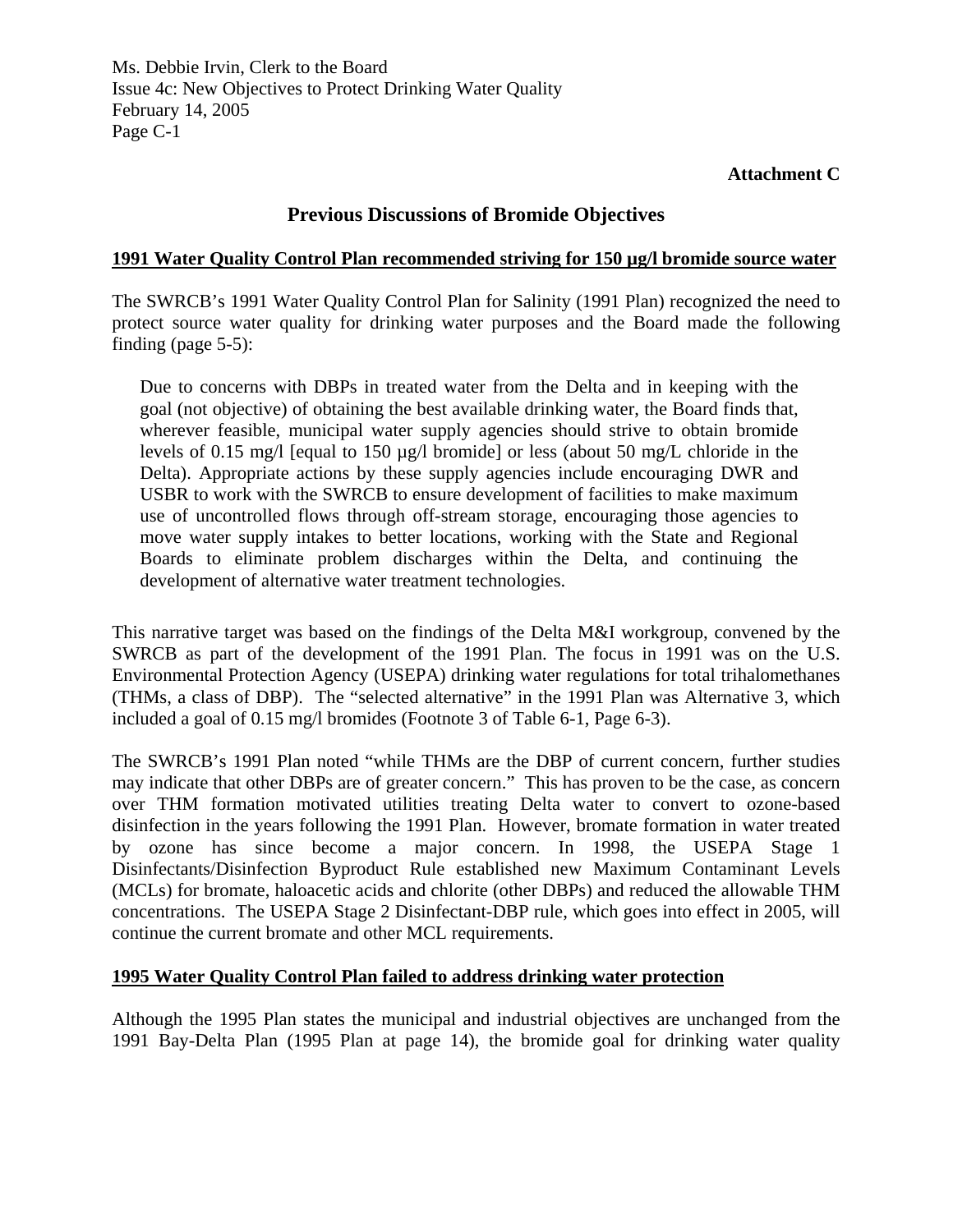protection from the 1991 Plan was not carried forward into the 1995 Plan. This oversight may have been due to the emphasis in the 1995 Plan on fishery protection, and implementing the key components of the December 15, 1994 Bay-Delta Accord. The Sacramento-San Joaquin Delta, which is the source of drinking water for more than 23 million Californians, currently has no specific standards directed at drinking water quality from a public health perspective.

The 1995 Plan did not alter the Decision 1485 M&I standards requiring 250 mg/L chloride year round (about 900 µg/L bromide), and 150 mg/L chloride (about 500 µg/L bromide) for part of the year, which have become the de facto drinking water quality objectives in the Delta, in absence of other standards. These standards are not protective of human health, as these bromide levels far exceed those required to meet current bromate regulations in ozone-treated drinking water.

## **CALFED drinking water goal is based on 50 µg/L bromide**

The target of the CALFED Drinking Water Quality Program for providing safe, reliable, and affordable drinking water in a cost-effective way, as described in the August 28, 2000 Record of Decision (ROD, page 65), is:

… to achieve either: (a) average concentrations at Clifton Court Forebay and other southern and central Delta drinking water intakes of 50  $\mu$ g/L bromide and 3.0 mg/L total organic carbon, or (b) an equivalent level of public health protection using a cost-effective combination of alternative source waters, source control and treatment technologies.

The specific bromide and organic carbon targets in the CALFED ROD were based on the findings of an expert panel convened in 1998 by the California Urban Water Agencies. The expert panel determined the source water quality needed to ensure urban agencies treating Delta water with conventional drinking water treatment technology (including ozone disinfection) could meet reasonably foreseeable future drinking water regulations.

Since 2001, the CALFED Bay-Delta Advisory Committee has worked to define what is meant by an Equivalent Level of Public Health Protection (ELPH), and how it can be achieved. A major component of this strategy is development of Regional ELPH Plans, in which local agencies work at a regional level to determine the suite of local, regional, state and federal actions needed to achieve an equivalent level of public health protection. The ELPH also recognizes that water quality objectives in source waters and water quality regulations protecting consumers are dynamic, and best met with flexible plans that look at all points in a drinking water system, from source to tap.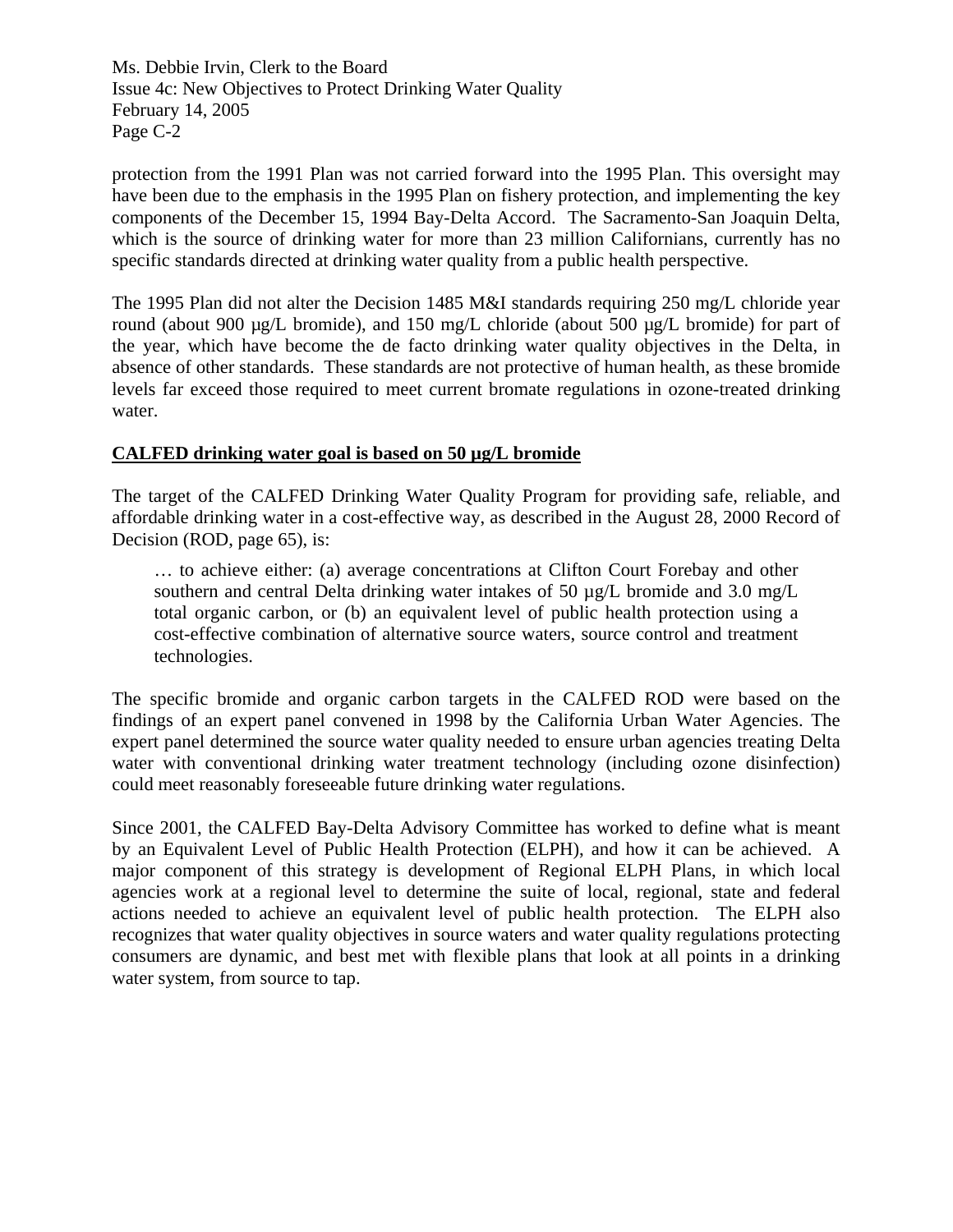#### **Attachment D**

#### **Overview of CCWD Facilities and Operations**

The Contra Costa Water District (CCWD) serves approximately 500,000 people throughout central and eastern Contra Costa County. CCWD's customers also include 9 major industries, 36 smaller industries and businesses, and 50 agricultural users. The mission of the Contra Costa Water District is to strategically provide a reliable supply of high quality water at the lowest cost possible, in an environmentally responsible manner.

CCWD operates raw water distribution and storage facilities, water treatment plants, and treated water distribution facilities. CCWD supplies raw and treated water to the cities of Antioch, Pittsburg, Southern California Water Company (serving Bay Point), Clayton, Concord, Diablo Water District (serving Oakley), Pittsburg, Martinez, and parts of Brentwood, Pleasant Hill and Walnut Creek.

 The treated water service area for CCWD encompasses all or part of the cities of Clyde, Martinez, Concord, Pleasant Hill, Walnut Creek, Clayton, and Port Costa. Treated water for this service area is provided from the District's Bollman Water Treatment Plant in Concord and the Randall-Bold Water Treatment Plant located in Oakley. The Bollman facility is a 75 MGD conventional plant... The Randall-Bold facility is a 40 MGD direct/deep-bed filtration plant. A portion of the water produced at Randall-Bold WTP is delivered to Diablo Water District ("DWD"), which serves customers in Oakley and a portion is delivered to the City of Brentwood.

CCWD is dependent on the Delta for its water supply. The Contra Costa Canal and the Los Vaqueros Project (completed in 1998) make up CCWD's principal water supply and delivery system. CCWD diverts unregulated flows and regulated flows from storage releases from Shasta, Folsom, and Clair Engle reservoirs into the Sacramento River as a contractor of the United States Bureau of Reclamation's ("Reclamation") Central Valley Project ("CVP"). Some CCWD customers have additional sources of water. The City of Antioch has a water rights permit to divert water from the lower San Joaquin River. Pittsburg, Brentwood, and DWD all have wells that can provide a portion of their needs.

CCWD has obtained its water supply from the Delta since 1940. Delta water is subject to large variations in salinity and mineral concentrations. The Delta is also vulnerable to many anthropogenic and natural sources of water quality degradation. Degradation in water quality is objectionable to many CCWD customers, costly to all residential and industrial users, and a health risk for some individuals. The most recent federal drinking water regulations implemented in December 1998 (Stage 1 Disinfectant/Disinfection By-Product Rule, or D/DBPR) impose stringent limits on disinfection by-products in treated water, making it difficult to achieve the required pathogen inactivation while minimizing disinfection by- product formation. The Stage 2 D/DBPR, to be implemented in 2005, will further limit flexibility in balancing disinfection with harmful by-product formation.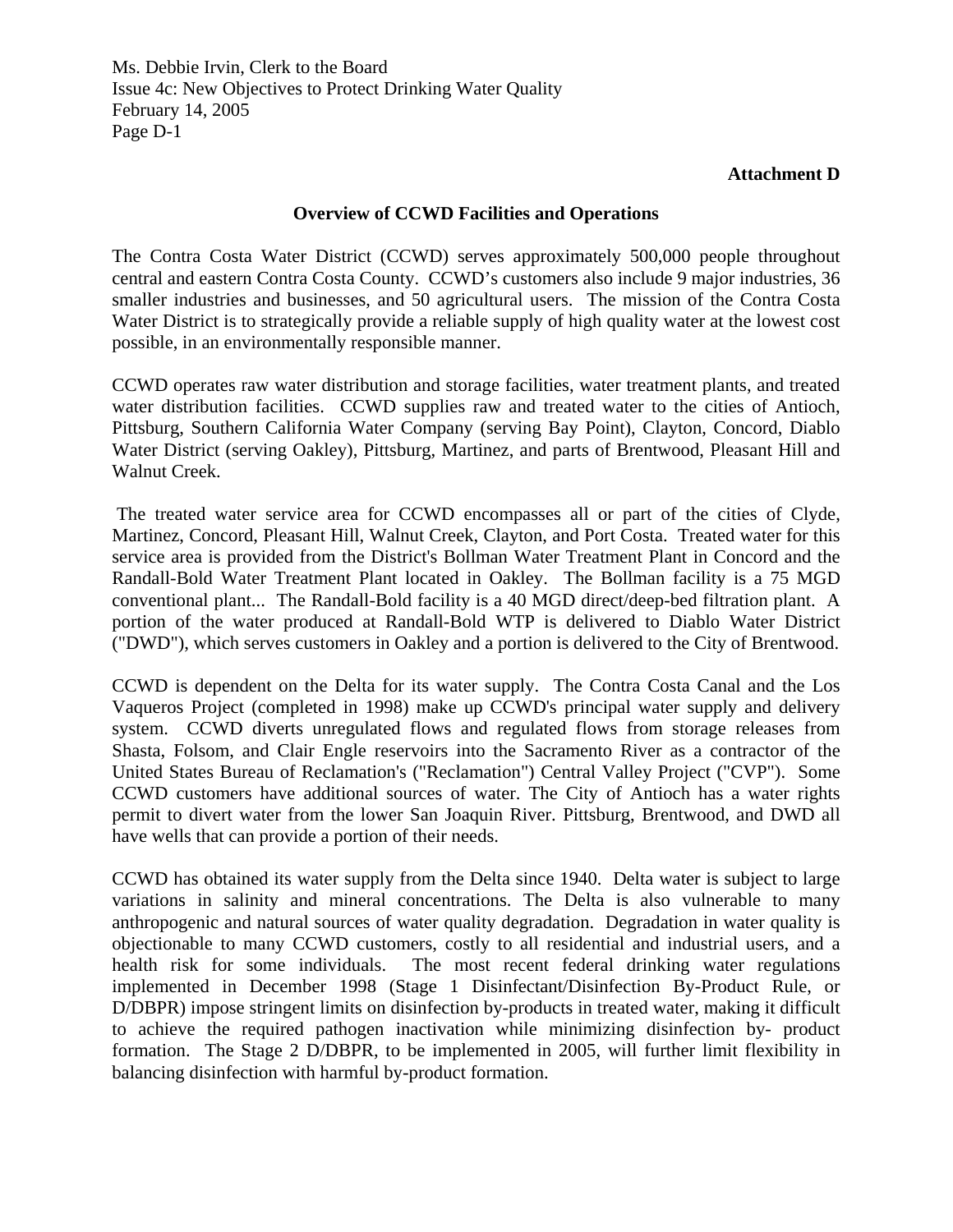Bromide and total organic carbon (TOC) are the significant constituents in Delta water that affect CCWD's ability to meet disinfection by-product standards for bromate and trihalomethanes (THMs). To reduce production of THMs, CCWD retrofitted both water treatment plants in the 1990s to allow disinfection by ozone. Limiting the production of bromate during ozonation is an ongoing challenge for CCWD. Currently, CCWD's primary means of ensuring that disinfection byproduct regulations are met in the treated water is to ensure that bromide and TOC levels in the source water from the Delta are maintained below certain levels. Chlorides are monitored as an indicator of bromide levels. CCWD watches chloride levels in the Delta and adjusts operations to meet water quality goals in the source water to keep chlorides at an acceptable level.

Contra Costa Water District is committed to supplying its customers with the highest quality water practicable and providing all reasonable protection of the supply from any known or potential source of contamination. CCWD Resolution No. 88-45 states in part that:

"CCWD is committed to reducing the concentration of sodium and chloride in the District's water, thereby reducing household and landscape irrigation concerns and industrial and manufacturing costs caused by the fluctuating sodium and chloride level of CCWD's Delta source...."

In May 1987, CCWD's Board of Directors adopted water quality objectives for water distributed within its service area. The acceptable concentration levels for sodium and chloride were established at 50 milligrams per liter (mg/l) and 65 mg/l, respectively. In 1988, the voterconstituents of CCWD approved the issuance of bonds to finance a \$450 million water quality and reliability project known as the Los Vaqueros Project. The primary purposes of the Los Vaqueros Project are to improve the quality of water supplied to CCWD customers and minimize seasonal quality changes, and to improve the reliability of the emergency water supply available to CCWD. The Los Vaqueros Project consists of a reservoir with 100,000 acre-feet of storage, a new point of diversion at Old River, south of the Highway 4 crossing, which operates in conjunction with the current Rock Slough diversion point, plus associated water conveyance and delivery facilities, pumping plants, and other facilities. On January 28, 1999, the first filling of Los Vaqueros Reservoir to 100,000 acre-feet was completed.

A key to successful performance of the Los Vaqueros Project is the District's ability to fill and continue to refill the reservoir with high quality water from Old River at times when it is available, typically late winter through early summer, and to use that water for blending when salinity at the District's Delta intakes exceeds the 65 mg/L chloride goal, generally late summer through early winter. Increased Delta salinity will increase the demand on blending water from the reservoir and reduce the availability of high quality water for refilling. The District and its 500,000 customers will be impacted through higher pumping costs to replace the extra blending water that is released and through the additional treatment costs, increased corrosion, and health effects of delivering higher salinity water. These impacts erode the \$450 million investment that CCWD customers made in high quality drinking water through the Los Vaqueros Project.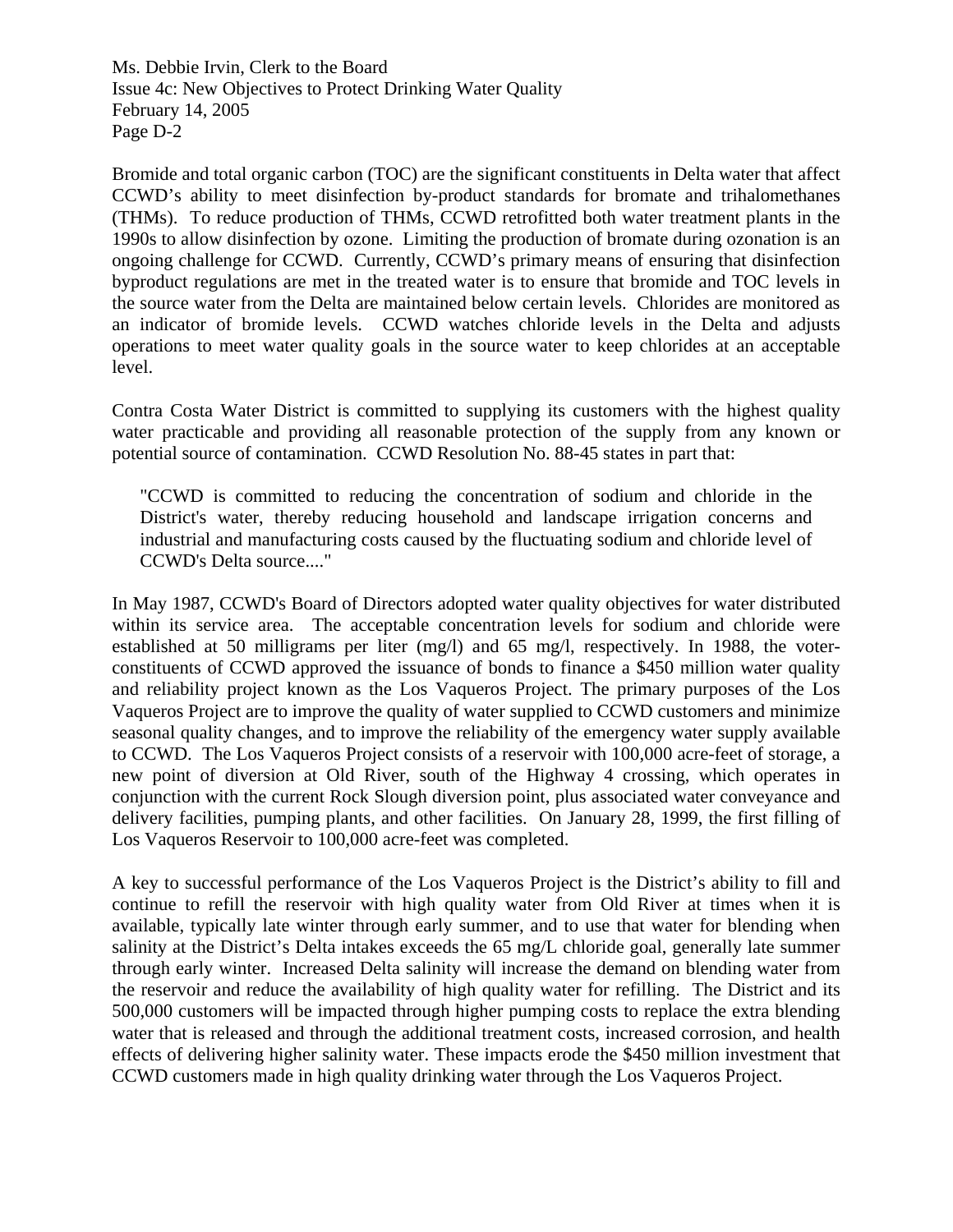#### **Attachment E**

### **Relationship between Bromide, Chloride and Electrical Conductivity**

The following data are provided to show the relationship between the bromide concentration discussed in this letter and the current water quality objectives expressed in terms of either chloride concentration or electrical conductivity<sup>4</sup> (EC). These relationships are for water containing primarily seawater. The relationship between bromide and chloride is essentially the same when agricultural drainage is present. However, water containing agricultural drainage has less bromide and less chloride for a given electrical conductivity (see Figures E-2 and E-3).

The current M&I chloride objectives of 150 mg/L and 250 mg/L represent approximately 500 and 900 µg/L bromide, respectively. Similarly, the CALFED drinking water goal is expressed in terms of 50 µg/L bromide, or about 20 mg/L chloride. The 1991 Water Quality Control Plan suggested urban agencies should strive to achieve 150 µg/L bromide or about 50 mg/L chlorides. 300 µg/L bromide is about 75-90 mg/L chlorides.

| <b>Bromide</b> | <b>Chloride</b> | EC         |  |  |  |
|----------------|-----------------|------------|--|--|--|
| $(\mu g/L)$    | (mg/L)          | (mmhos/cm) |  |  |  |
| 50             | 18-20           | 200-240    |  |  |  |
| 100            | 35-40           | 280-360    |  |  |  |
| 150            | $50 - 55$       | 320-420    |  |  |  |
| 200            | $60 - 70$       | 370-450    |  |  |  |
| 250            | 70-80           | 400-500    |  |  |  |
| 300            | 75-90           | 420-540    |  |  |  |
| 350            | 90-110          | 450-600    |  |  |  |
| 400            | 100-120         | 500-620    |  |  |  |
| 450            | 110-145         | 520-670    |  |  |  |
| 500            | 140-160         | 590-750    |  |  |  |
| 600            | 170-190         | 760-920    |  |  |  |
| 700            | 190-210         | 820-960    |  |  |  |
| 800            | 220-240         | 930-980    |  |  |  |
| 900            | 240-255         | 1060-1100  |  |  |  |

#### **Table E-1: Conversions between bromide, chloride and EC**

 $\overline{a}$ 

<span id="page-11-0"></span> $4$  Note that the conductivity of water is actually measured and reported as specific conductance, i.e., electrical conductivity adjusted to a constant temperature of 25 degrees Celsius. The EC values discussed here are all related to a constant temperature of 25 ˚C.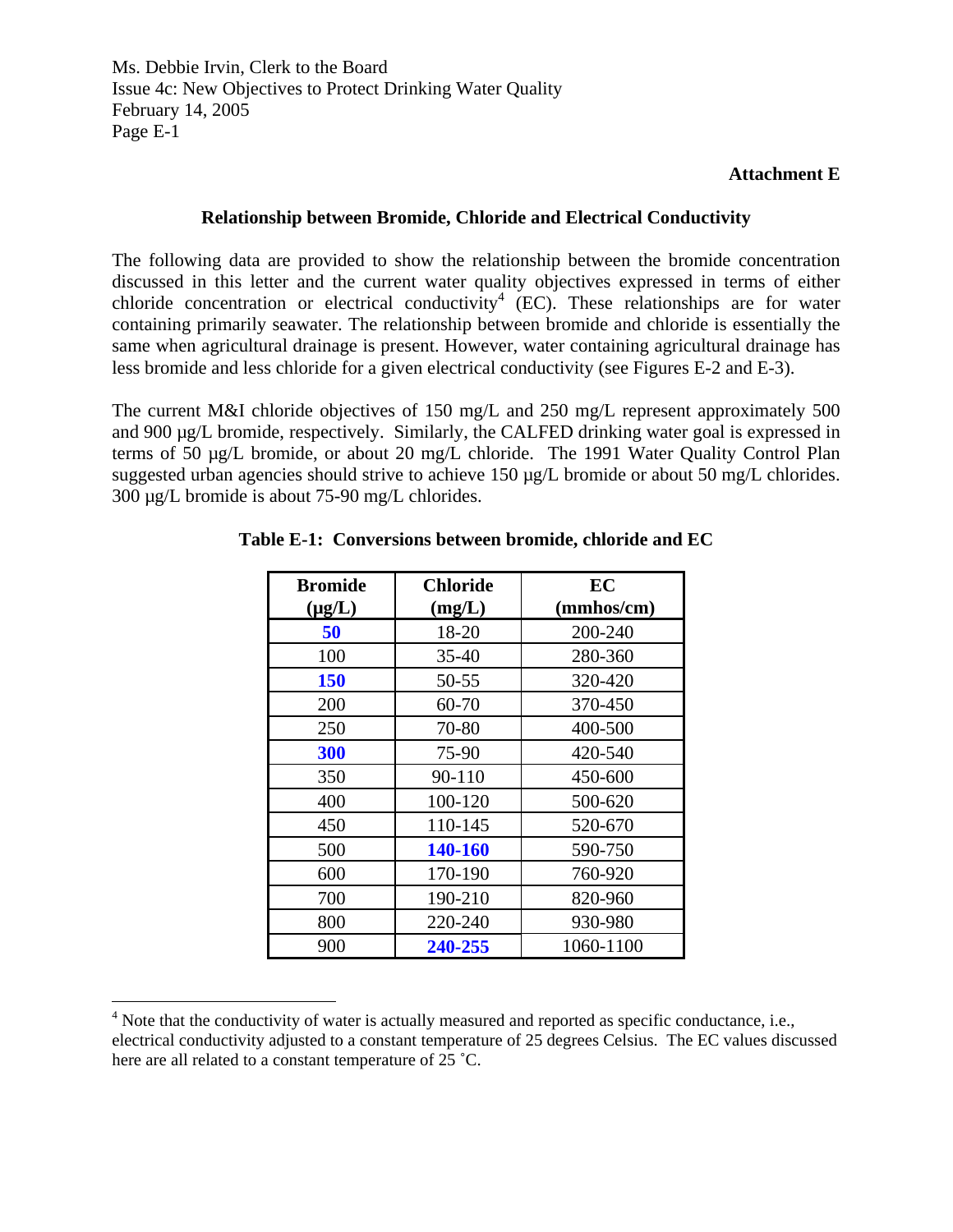> **Figure E-1:** Relationship between bromide and chloride at the entrance to Rock Slough, CCWD's Old River intake at Highway 4 and in Suisun Bay at Mallard Island



MWQI Data - Bromide versus Chloride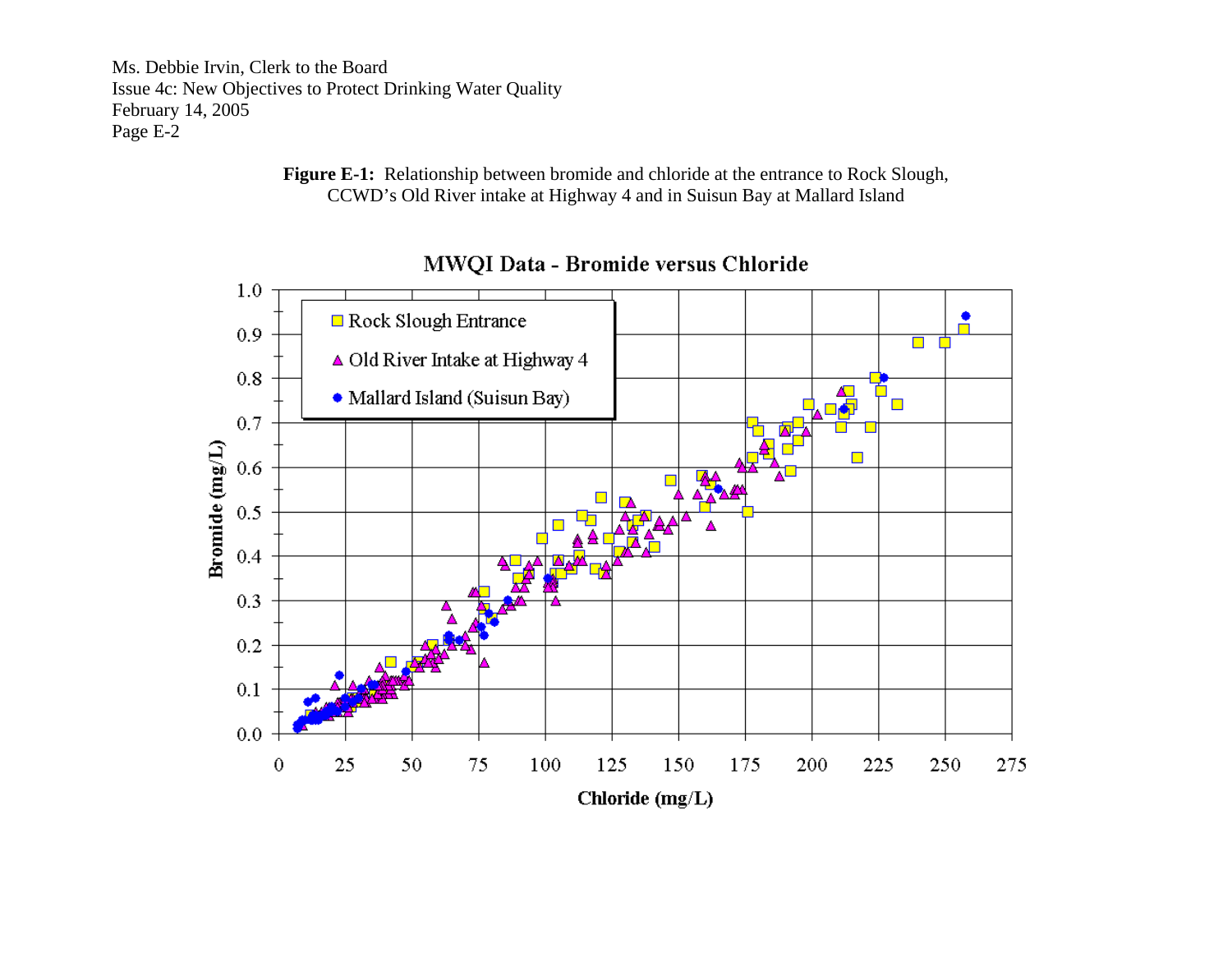> **Figure E-2:** Relationship between bromide and EC at the entrance to Rock Slough, CCWD's Old River intake at Highway 4 and in Suisun Bay at Mallard Island



MWQI Data - Bromide versus EC